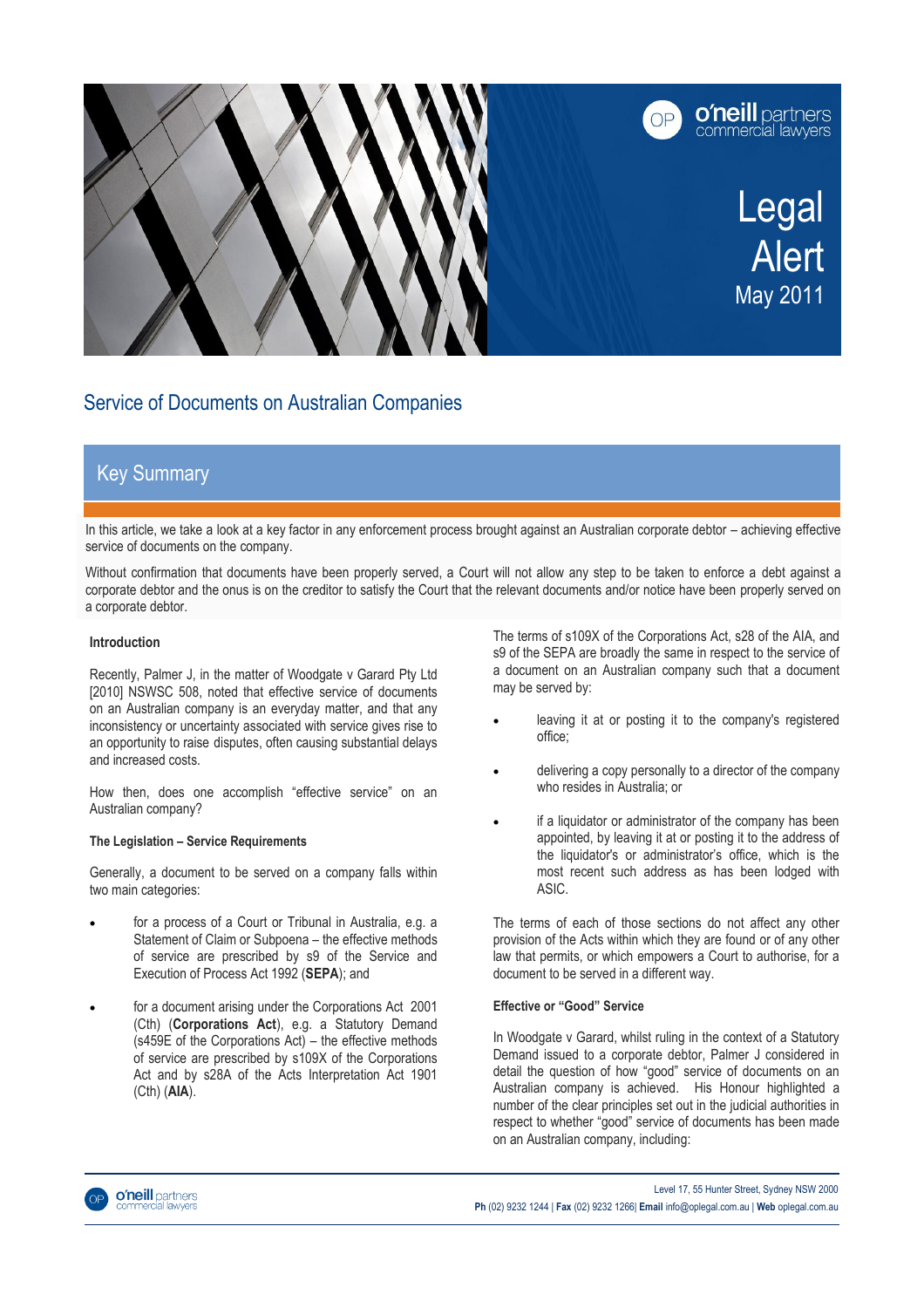### Service of Documents on Australian Companies – May 2011

- in the case of documents required to be served on an Australian company pursuant to s109X of the Corporations Act and s28A of the AIA, once service in a mode prescribed by those sections is proved by a creditor no further proof of service is required, nor is there any requirement for proof of whether the document has actually come to the attention of the company;
- where service is effected by leaving the document at the company's registered office:
	- the date of service of the document is the date on which the document was left at the registered office – not when it comes to someone's attention;
	- it makes no difference whether the document was left at the registered office during or outside normal business hours, or even during or outside the hours in which that registered office is kept open; and
- the modes of service prescribed in s109X of the Corporations Act and s28 of the AIA are not exclusive of other modes of service – if a creditor uses another mode of service on an Australian company and it can be shown to the satisfaction of the Court that the document actually came to the attention of an officer of the company who was either expressly or implicitly authorised by the company to deal directly and responsively with the document, or with documents of that nature, it may nevertheless be "good" service.

### *"***Effective Informal Service Rule"**

The third principle identified above by Palmer J arises in the context of the meaning of "service", such that the document in question must come to the notice of the company for which it is intended.

As noted above, if a document is served in accordance with the terms of s109X of the Corporations Act, s28 of the AIA, or s9 of the SEPA, the Court only requires proof that the document has been delivered in accordance with the terms of the relevant section. The Court does not require any proof that the document has actually come to the notice of the company for which it is intended.

If the document is served in some other manner, the Court may still apply a pragmatic approach to the question of whether effective service of a document has occurred. This approach avoids the absurd situation of the Court being required to hold that a company, which on its own admission accepts that it received the document, has not been effectively served with that document. Applying a pragmatic approach may result in the means by which a company obtained the document as being seen as essentially immaterial.

In order to be deemed effective, service of documents effected by a method other than that prescribed by the relevant legislation is reliant on what is known as the "effective informal service rule". In Woodgate v Garard, in the context of the rule's application to the service of documents on Australian companies, Palmer J noted that:

- a party invoking the effective informal service rule bears the onus of proving when the document came to the actual attention of a responsible officer of the company. In view of the serious consequences which may attend from the service of documents on a company, the Court will not lightly draw inferences or make assumptions as to the time of service;
- where a document comes to the actual attention of the sole director of a company it will be presumed that, unless a strong case to the contrary is shown, the director is the responsible officer and that service is good;
- in the case of a company with more than one director, the Court may require proof the director or directors to whose attention the document has come is or are the responsible officer or officers of that company to deal with the matters included in the document; and
- there is no special exception to the effective informal service rule in the case of service by e-mail or facsimile – the ultimate question remains whether that mode of service actually brought the document to the attention of a responsible officer of the company.

#### **Service of Statutory Demands – an Important Discretion**

Statutory Demands are documents created and served pursuant to the Corporations Act and, if properly prepared and served, can have relatively swift and significant consequences for a corporate debtor.

As previously noted, for documents arising under the Corporations Act, s109X of that Act and s28 of the AIA prescribe how such documents can be served. However, in the case of a Statutory Demand, the Court may, in its discretion and in the interests of justice, set aside the Statutory Demand even if it has been served by a creditor in accordance with the mode prescribed in those sections, if the creditor:

- knows at the time of service, or before the time for complying with the Statutory Demand expires, that the Statutory Demand has not actually come to the attention of the company debtor;
- knows that the company debtor would dispute the Statutory Demand if made aware of it;